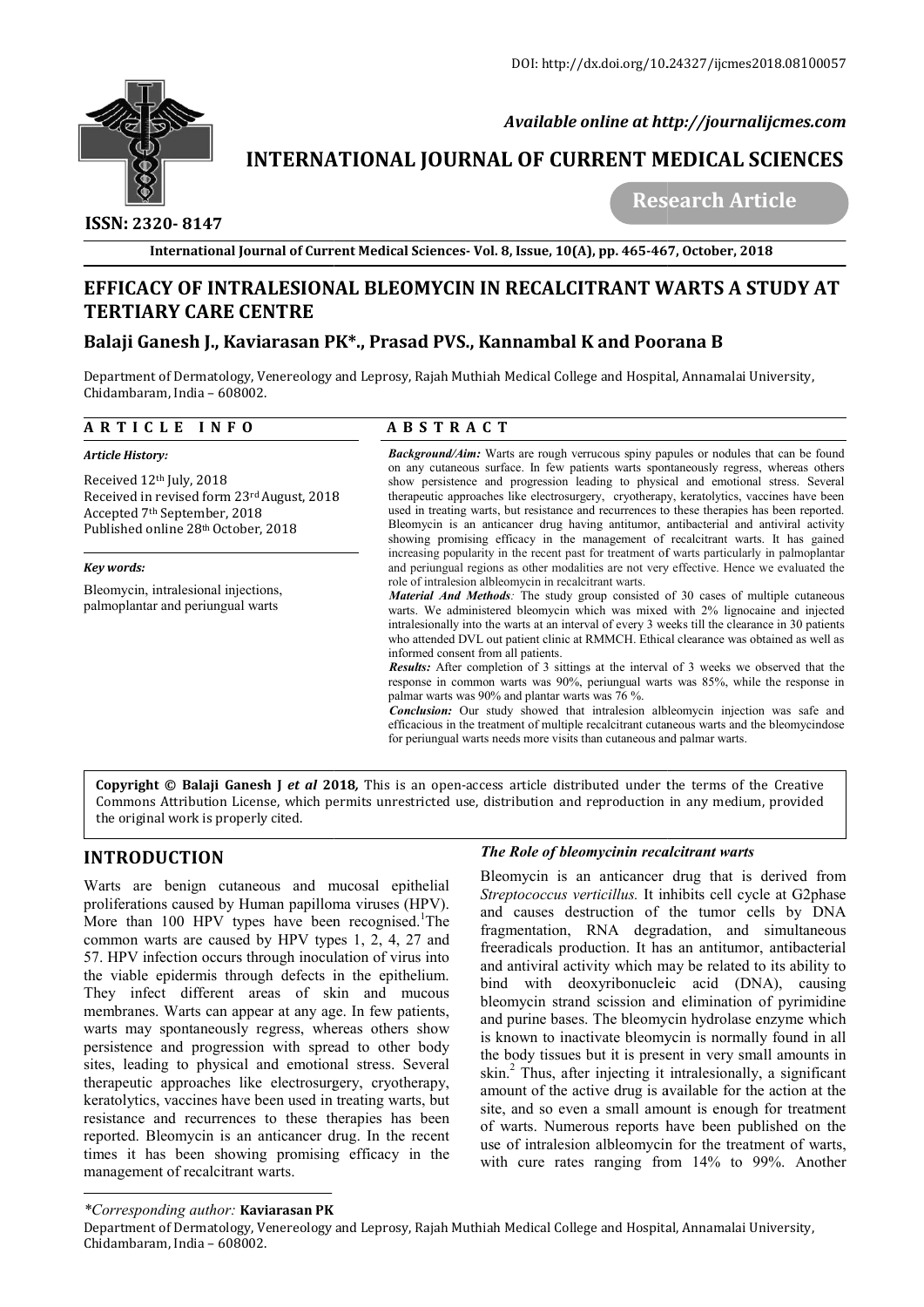administration procedure of bleomycin is utilising multipuncture technique which is also thought to be safe and effective in recalcitrant periungual warts.<sup>3</sup>

## **MATERIALS AND METHODS**

The present clinical study was conducted between October 2016andfebruary 2017 in the Department of Dermatology. A written informed consent was obtained from all the patients and ethical clearance was obtained from the institution. Thirty patients with multiple common warts, palmar, plantarand periungual warts of more than 3month duration, age ranging from 18 to 65 years were included in the present study. Pregnant women and immunosuppressed patients were excluded from the study. Diagnosis was made on the basis of history and visual diagnosis. Patients were categorized into two groups (groups A and B) of 30 each. Alternate patients were included in groups A and B which were treated with intralesional bleomycin and normal saline (control), respectively. Bleomycin for injection is available in vials containing 15 mg powder. It was diluted first with 5 ml distilled water to prepare the stock solution. Two parts of 2% lignocaine and one part of the bleomycin stock solution was taken in ainsulin syringe, so that the final concentration became 1 mg/mL. Each wart and the adjacent skin was cleansed with isopropyl alcohol. The fresh solution was injected strictly intralesionally till blanching of the lesion occurred. The amount of the injection given depends on the size of warts: warts up to 5 mm, 10 mm and more than 10 mm received 0.2 mL, 0.5 mL and 1.0 mL, respectively.<sup>4</sup>After 2 weeks of bleomycin injection, a black, ecchymosed eschar developed which was pared and residual warts if present were injected a second time. In the controlled group, normal saline was injected in a similar manner as the bleomycin solution. The patients were followed up weekly for first month, fortnightly up to 3 months and then quarterly up to 1 year. A chi-square test was applied for statistical analysis. Routine haemogram, liver function tests, renal function tests and X-ray of the chest were done before and after 3 months of treatment.

### **RESULTS**

Two hundred and forty nine warts (249) were present in 40 patients which were included in the present study. There were 28 males and 12 females whose mean age was 30.75 years and 31.05 years, respectively. Group A and B patients were having 139 and 110 warts, respectively [Table 1]. The baseline parameters (age, sex, distribution of warts) between the two groups were statistically comparable, and no significant statistical difference was observed. A total of 124 out of 139 warts treated with intralesional bleomycin in a dosage of 1 mg/mL in group A showed complete resolution after three injections within 9 weeks. The response in common warts was 90%, periungual warts was 85%, while the response in palmar wartswas 90% and plantar warts was 76 % at visit 3<br>[Table 2]. Warts regressed with a slight [Table 2]. Warts regressed with a slight hyperpigmentation that gradually faded during the followup of 1 year [Figure 2], Of the 110 warts treated with normal saline (group B), only 10 (9.09%) showed disappearance of the lesion within 9 weeks [Table 2],. The difference in the resolution rate at the end of 12 weeks

was statistically highly significant  $(P = 0.001)$  between groups A and B.Most patients in group A experienced moderate pain during injection that was of short duration and was overcome by mixing with xylocaine. There was no effect on nail growth following intralesional injection around the nail. None of the patients experienced any systemic toxicity.

| `able |  |
|-------|--|
|-------|--|

| <b>Groups</b>    | Common<br>wart | Palmar | Periungual     | Plantar | <b>Total</b> |
|------------------|----------------|--------|----------------|---------|--------------|
| <b>Group A</b>   |                |        |                |         |              |
| П.               |                |        |                |         |              |
| <b>Bleomycin</b> |                |        |                |         |              |
| No of pts        | 11             | 5      | $\overline{c}$ | 2       | 20           |
| No of            | 77             | 42     |                | 13      | 139          |
| lesions          |                |        |                |         |              |
| <b>Group B</b>   |                |        |                |         |              |
| Control          |                |        |                |         |              |
| No of pts        | 10             | 5      | 1              | 4       | 20           |
| No of            |                |        |                |         |              |
| lesions          | 52             | 34     |                | 23      | 110          |

**Table 2**

|                        | <b>Group A IL Bleomycin</b> |                |   |                    | <b>Group B Control</b> |               |     |                 |   |               |     |                 |
|------------------------|-----------------------------|----------------|---|--------------------|------------------------|---------------|-----|-----------------|---|---------------|-----|-----------------|
| <b>Type of</b><br>wart |                             | Visit 1        |   | Visit 2            |                        | Visit 3       |     | Visit 1         |   | Visit 2       |     | <b>Visit 3</b>  |
|                        | N                           | $\frac{6}{10}$ | N | $\frac{6}{10}$     | N                      | $\frac{0}{0}$ | N   | $\frac{6}{9}$   | N | $\frac{0}{0}$ | N   | $\frac{6}{9}$   |
| Common                 | 77                          |                |   | 55.4 52 37.4 7 5.0 |                        |               |     | 52 47.3 52 47.3 |   |               | 45  | 40.9            |
| Palmar                 | 42.                         | 30.2 24        |   | 17.3               | $\overline{4}$         | 2.9           | 34  | 30.9 34 30.9    |   |               | 33  | 30 <sub>0</sub> |
| Periungual             | -7                          | 5.0            |   | 5 3.6              | $\sim$ 1               | 0.7           | - 1 | 09              |   | 09            |     | 09              |
| Plantar                | 13                          | 94             | 8 | 5.8                | $\mathcal{F}$          | 2.1           | 23  | 20.9 23 20.9    |   |               | 2.1 | 191             |
| Total                  | 139                         |                |   |                    | 15                     |               | 110 |                 |   |               | 100 |                 |

| Groups  | Mean  | SD    | <b>P</b> Value |  |
|---------|-------|-------|----------------|--|
| Group A | 20.25 | 24.18 | 0.001          |  |
| Group B | 26.67 | 18.59 | /P<በ በ1)       |  |

**Figure 1** 

P<0.01 Significant at 0.01 level





**Initial Visit** 

**After 9 Weeks** 





Figure 2

### **DISCUSSION**

Warts can extremely affect patient's quality of life by causing embarrassment and frustration. It is known for its persistence and recurrence. Most of them are resistant even after repeated treatment with various physical modalities.<sup>5</sup> Bleomycin when used in high doses  $($ >450 units) as in cancer chemotherapy can cause pulmonary fibrosis. For a very low dose (1 mg/mL), used in clearance